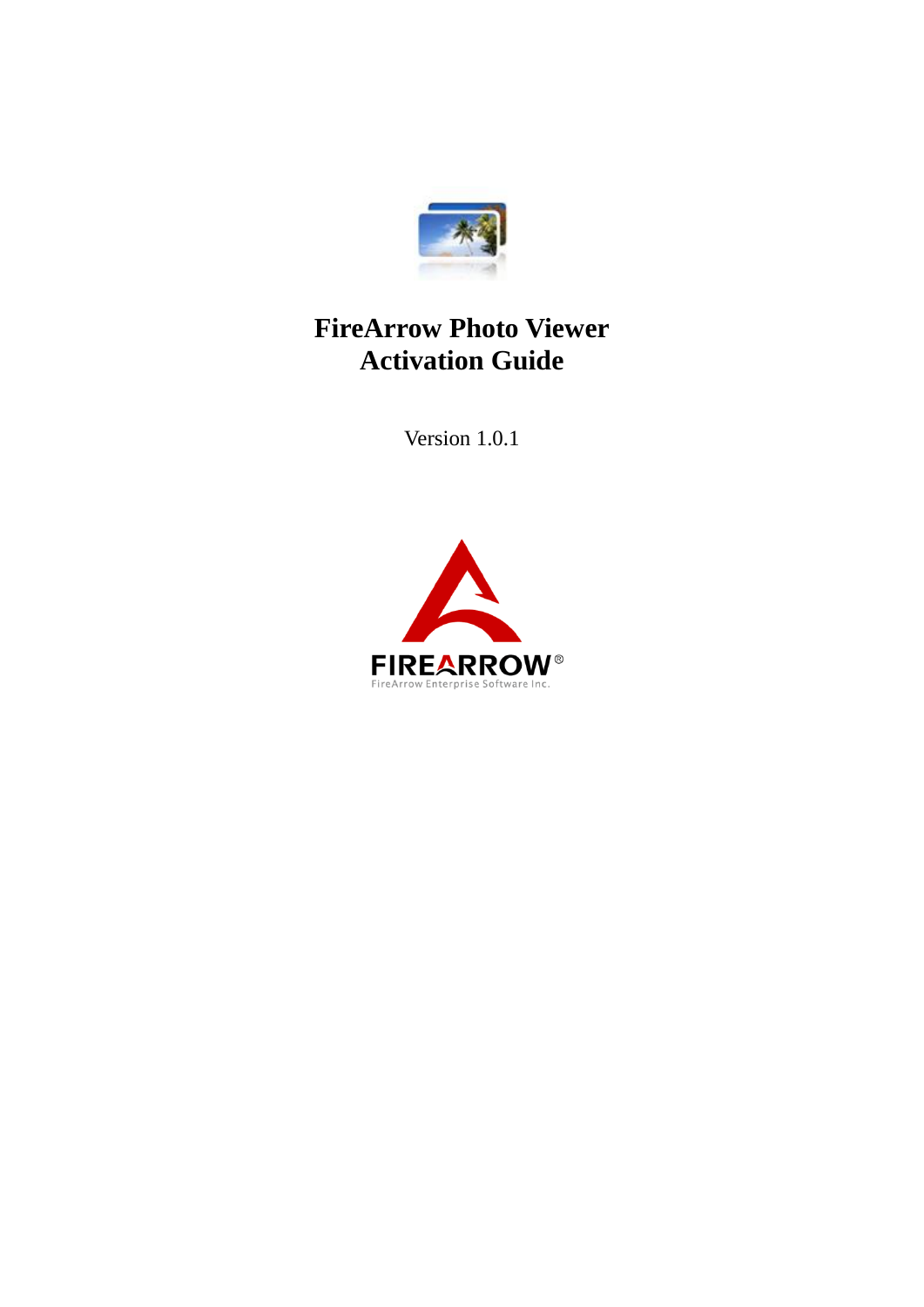#### **Notice**

This document is a proprietary product of FireArrow and is protected by copyright laws and international treaty. Information in this manual is subject to change without notice and does not represent a commitment on the part of FireArrow. While reasonable efforts have been made to ensure the accuracy of the information contained herein, FireArrow assumes no liability for errors or omissions. No liability is assumed for direct, incidental, or consequential damages resulting from the use of the information contained in this document.

The copyrighted software that accompanies this document is licensed to the End User for use only in strict accordance with the End User License Agreement, which the Licensee should read carefully before commencing use of the software. No part of this publication may be reproduced, transmitted, stored in a retrieval system, nor translated into any human or computer language, in any form or by any means, electronic, mechanical, magnetic, optical, chemical, manual or otherwise, without the prior written permission of the copyright owner. This document may use fictitious names for purposes of demonstration; references to be actual persons, companies, or organizations are strictly coincidental.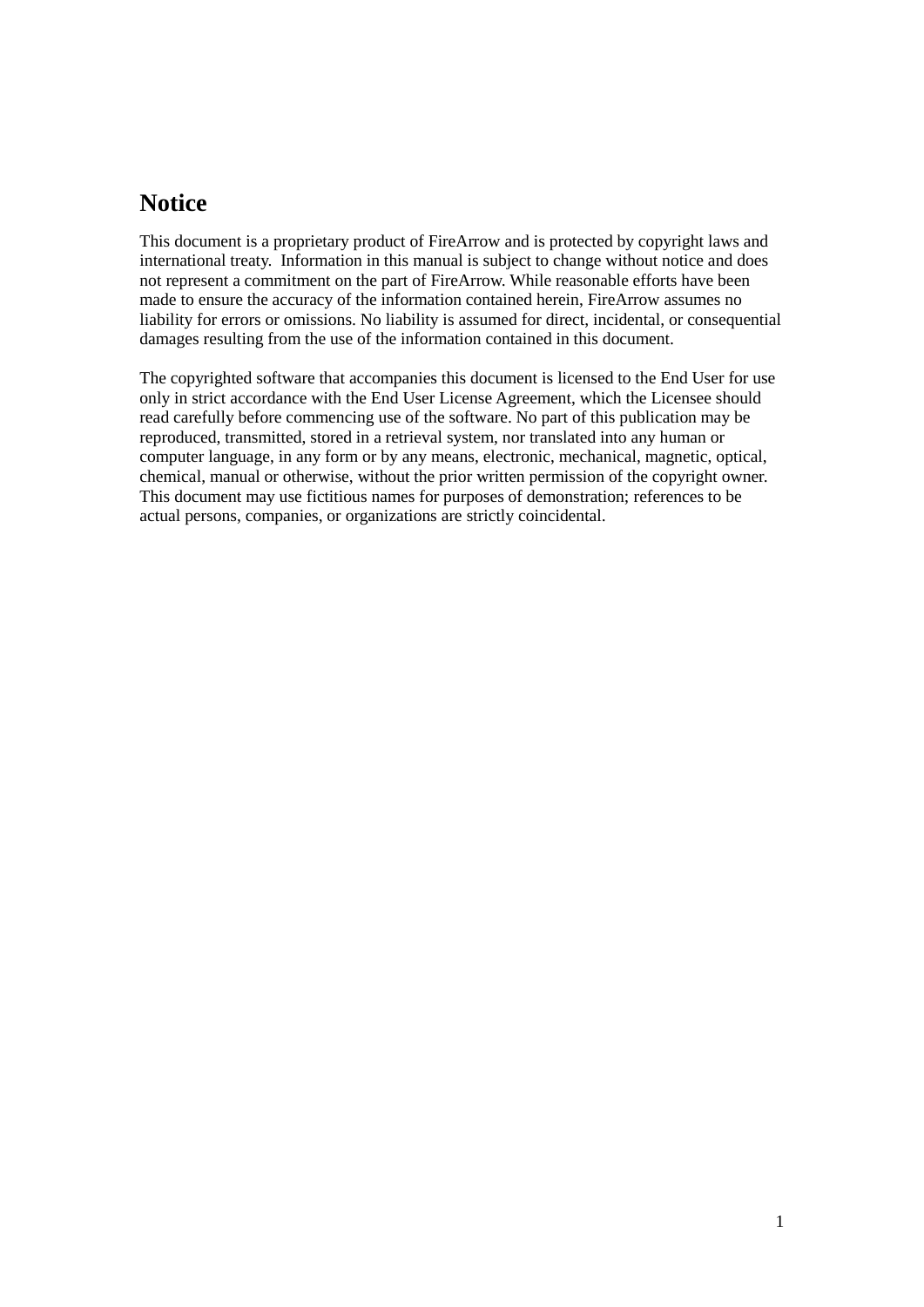# **Table of Contents**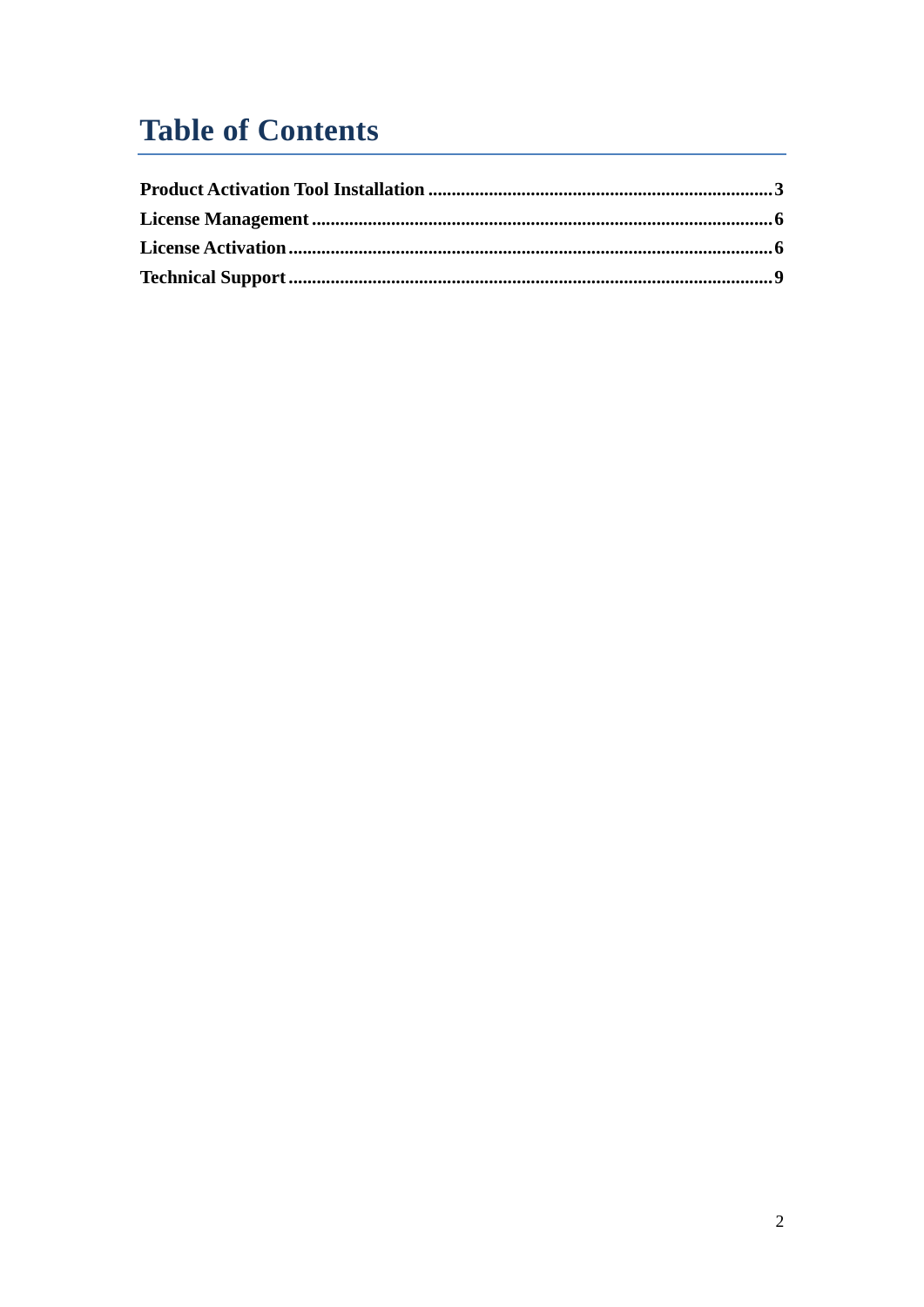## <span id="page-3-0"></span>**Product Activation Tool Installation**

The Product Activation Tool will be used to active FireArrow products. It is only required to install once on a server. If you have already installed it with other FireArrow products before, you can skip this installation section.

Open the folder for Product Activation installation and run "Setup.exe".

| ÷.<br>Name                                          | Date modified     | Type              | Size   |
|-----------------------------------------------------|-------------------|-------------------|--------|
| FireArrow.ProductActionvation.Installer             | 8/25/2010 4:05 PM | Windows Installer | 537 KB |
| <b>B</b> <sub>b</sub> , FireArrow.ProductActivation | 8/25/2010 4:05 PM | Application       | 184 KB |
| <b>Co.</b> FireArrow.ProductActivation.RunAs        | 8/25/2010 4:05 PM | Application       | 76 KB  |
| to setup                                            | 8/25/2010 4:05 PM | Application       | 421 KB |

• The setup wizard will be displayed and click "Next" to proceed.

| <b>FireArrow Product Activation</b>                                                                                                                                                                                                                                                                   |  |  |
|-------------------------------------------------------------------------------------------------------------------------------------------------------------------------------------------------------------------------------------------------------------------------------------------------------|--|--|
| Welcome to the FireArrow Product Activation<br>Setup Wizard                                                                                                                                                                                                                                           |  |  |
| The installer will guide you through the steps required to install FireArrow Product Activation on your<br>computer.                                                                                                                                                                                  |  |  |
|                                                                                                                                                                                                                                                                                                       |  |  |
| WARNING: This computer program is protected by copyright law and international treaties.<br>Unauthorized duplication or distribution of this program, or any portion of it, may result in severe civil<br>or criminal penalties, and will be prosecuted to the maximum extent possible under the law. |  |  |
|                                                                                                                                                                                                                                                                                                       |  |  |

Select the installation folder, and click 'Next'.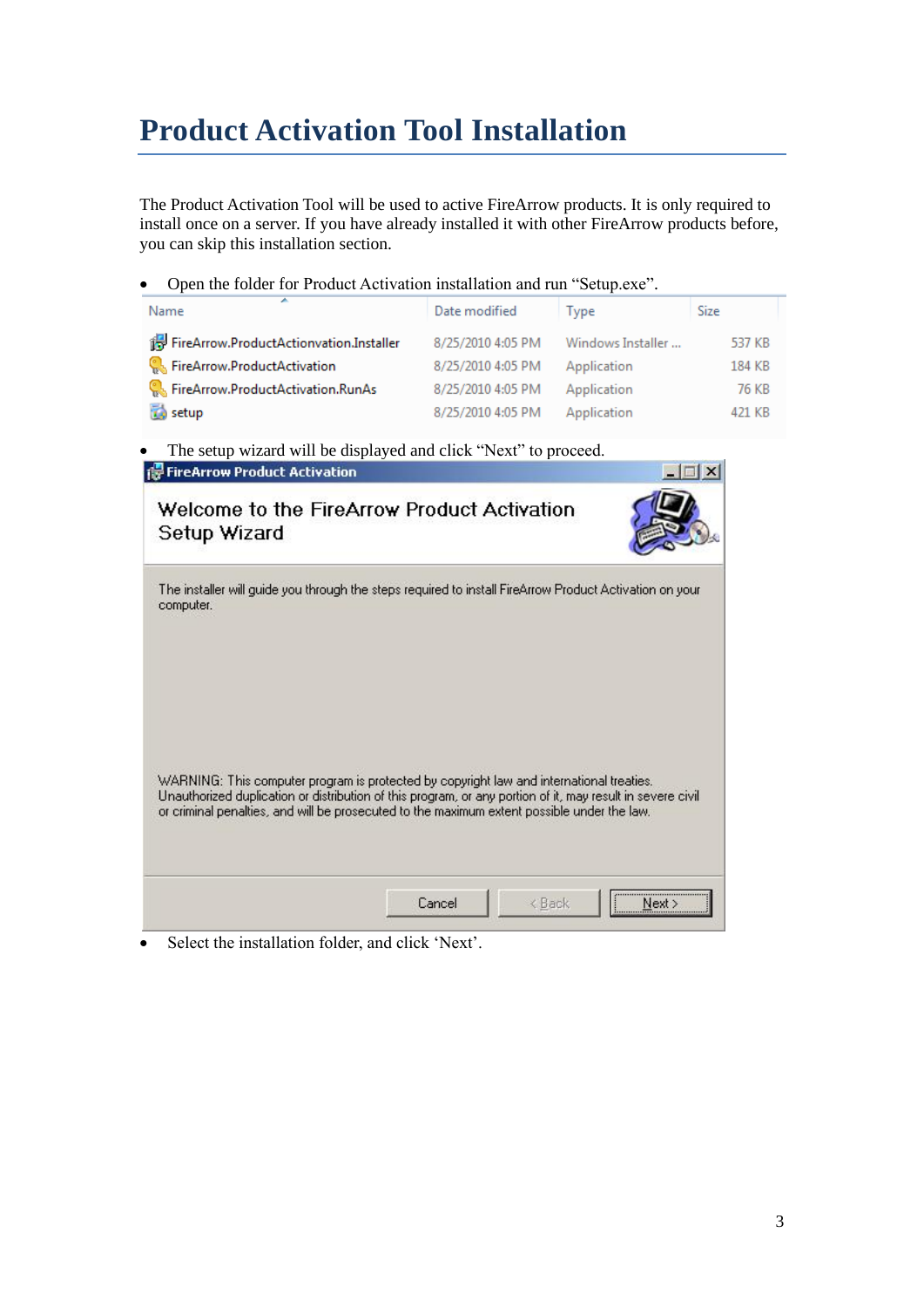|                                                                        | <b>FireArrow Product Activation</b>                                                                          |             |
|------------------------------------------------------------------------|--------------------------------------------------------------------------------------------------------------|-------------|
| <b>Select Installation Folder</b>                                      |                                                                                                              |             |
|                                                                        | The installer will install FireArrow Product Activation to the following folder.                             |             |
|                                                                        | To install in this folder, click "Next". To install to a different folder, enter it below or click "Browse". |             |
| Folder:                                                                |                                                                                                              |             |
|                                                                        | C:\Program Files\FireArrow Software\FireArrow Product Activation\                                            | Browse      |
|                                                                        |                                                                                                              | Disk Cost   |
|                                                                        |                                                                                                              |             |
|                                                                        | Install FireArrow Product Activation for yourself, or for anyone who uses this computer:                     |             |
| $C$ Everyone                                                           |                                                                                                              |             |
| $\bigcap$ Just me                                                      |                                                                                                              |             |
|                                                                        |                                                                                                              |             |
|                                                                        | Cancel<br>$\leq$ $\underline{B}$ ack                                                                         | Next >      |
|                                                                        |                                                                                                              |             |
|                                                                        |                                                                                                              |             |
| Click 'Next' to confirm the installation.                              |                                                                                                              |             |
| <b>FireArrow Product Activation</b>                                    |                                                                                                              |             |
|                                                                        |                                                                                                              |             |
|                                                                        | The installer is ready to install FireArrow Product Activation on your computer.                             |             |
|                                                                        |                                                                                                              |             |
|                                                                        |                                                                                                              |             |
|                                                                        |                                                                                                              |             |
|                                                                        |                                                                                                              |             |
|                                                                        |                                                                                                              |             |
|                                                                        |                                                                                                              |             |
|                                                                        |                                                                                                              |             |
|                                                                        |                                                                                                              |             |
| <b>Confirm Installation</b><br>Click "Next" to start the installation. |                                                                                                              |             |
|                                                                        | Cancel<br>$\leq$ $\underline{\mathsf{Back}}$                                                                 | ,<br>Next > |

The wizard starts the installation and display the installation progress.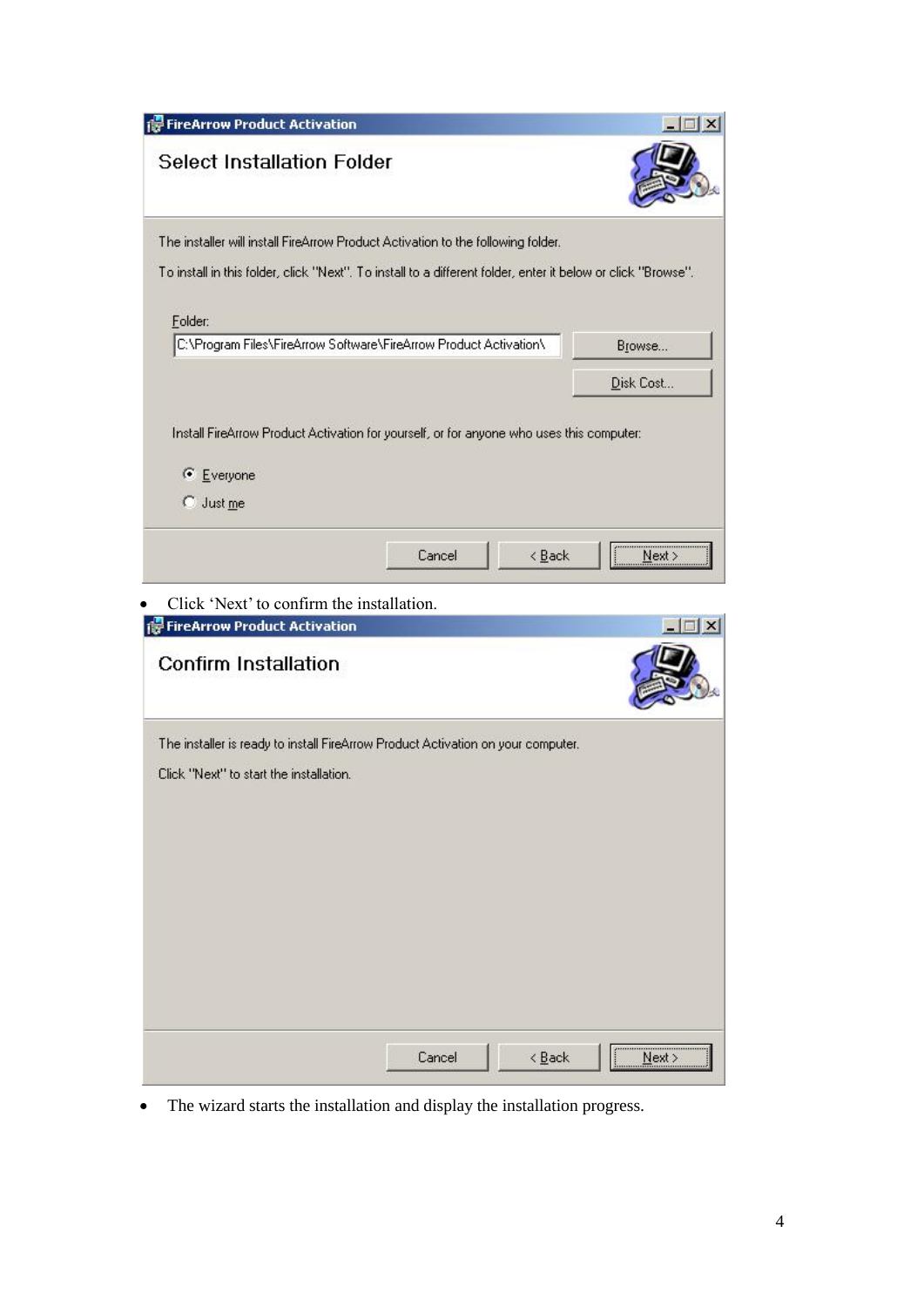| FireArrow Product Activation                     |            |        | $\times$ |
|--------------------------------------------------|------------|--------|----------|
| Installing FireArrow Product Activation          |            |        |          |
| FireArrow Product Activation is being installed. |            |        |          |
| Please wait                                      |            |        |          |
|                                                  |            |        |          |
|                                                  |            |        |          |
|                                                  |            |        |          |
|                                                  |            |        |          |
|                                                  |            |        |          |
|                                                  |            |        |          |
|                                                  |            |        |          |
|                                                  |            |        |          |
|                                                  | Cancel<br> | < Back | Next>    |

• Installation is completed successfully and clicks "Close" to exit the wizard.

| FireArrow Product Activation                                                            |                                                                                                        | $\vert x \vert$ |
|-----------------------------------------------------------------------------------------|--------------------------------------------------------------------------------------------------------|-----------------|
| <b>Installation Complete</b>                                                            |                                                                                                        |                 |
| FireArrow Product Activation has been successfully installed.<br>Click "Close" to exit. |                                                                                                        |                 |
|                                                                                         | Please use Windows Update to check for any critical updates to the .NET Framework.<br>Cancel<br>< Back | <br>Close       |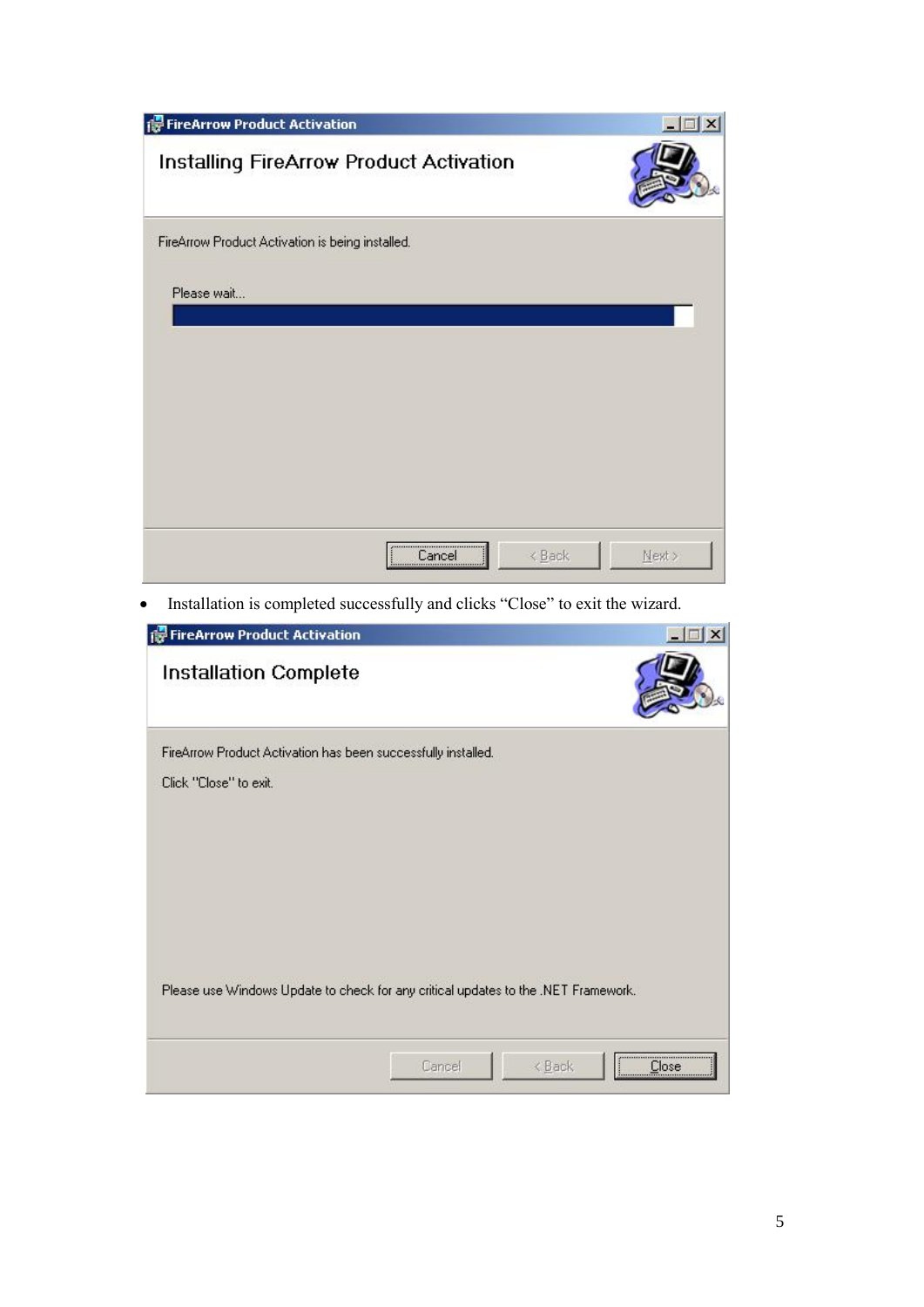## <span id="page-6-0"></span>**License Management**

The FireArrow Photo Viewer is allowed to use for 30-days after the installation without license activation. It is always recommended to provision your valid license activation key immediately after the installation is completed. Please go to the FireArrow web site (http://www.firearrowsoft.com) to purchase the software in order to obtain the license activation key.

After the software purchase, please email us [\(support@firearrowsoft.com\)](mailto:support@firearrowsoft.com) the following information in order to generate the product activation code:

- **1.** Product key
- **2.** Order confirmation #

We will email you the product activation key.

You can obtain the product key information through the Product Activation Tool. Please follow the steps in below section to obtain the product key and complete the license activation.

### <span id="page-6-1"></span>**License Activation**

After the Product Activation Manager is successfully installed, follow below steps to obtain the product key information and activate the FireArrow product license in your server.

Go to "Start" menu $\rightarrow$ All Programs $\rightarrow$ FireArrow Software $\rightarrow$ Product Activation Tool and click "FireArrow Product Activation Tool".

| <b>SPAdmin</b>                   |                              |                                         |                    |                                |   |                                   |                                           |
|----------------------------------|------------------------------|-----------------------------------------|--------------------|--------------------------------|---|-----------------------------------|-------------------------------------------|
| <b>Manage Your Server</b>        |                              | My Computer                             |                    |                                |   |                                   |                                           |
| <b>Command Prompt</b><br>C.V     |                              | Control Panel                           |                    |                                |   |                                   |                                           |
|                                  |                              | Administrative Tools                    |                    |                                |   |                                   |                                           |
| <b>Windows Explorer</b>          |                              | Printers and Faxes                      |                    |                                |   |                                   |                                           |
| Notepad                          |                              | <b>Call Hole and Cunnoy</b>             |                    |                                |   |                                   |                                           |
|                                  | Windows Catalog<br>w         |                                         |                    |                                |   |                                   |                                           |
| SharePoint 3.0<br>Administration | Windows Update               |                                         |                    |                                |   |                                   |                                           |
| FireArrow Produ                  | Accessories<br><b>HI</b>     |                                         |                    |                                |   |                                   |                                           |
| Tool                             |                              | Administrative Tools                    |                    |                                |   |                                   |                                           |
|                                  |                              | Microsoft Office Server                 |                    |                                |   |                                   |                                           |
| Microsoft Visual                 | G                            | Microsoft SQL Server 2005               |                    |                                |   |                                   |                                           |
| SQL Server Cor                   | т                            | Microsoft Visual Studio 2005            |                    |                                |   |                                   |                                           |
| Manager                          | Startup<br>Internet Explorer |                                         |                    |                                |   |                                   |                                           |
| Internet Explori                 | Outlook Express              |                                         |                    |                                |   |                                   |                                           |
|                                  |                              | Remote Assistance                       |                    |                                |   |                                   |                                           |
| All Programs                     | 屇                            | FireArrow Software                      |                    | <b>Product Activation Tool</b> | Ã | FireArrow Product Activation Tool |                                           |
|                                  |                              | $\underline{\mathsf{Log}}~\mathsf{Off}$ | <b>O</b> Shut Down |                                |   |                                   | FireArrow Product Activation Tool (RunAs) |
| <b>de</b> Start<br>Ø             | ë                            | Solution Management -                   |                    |                                |   |                                   |                                           |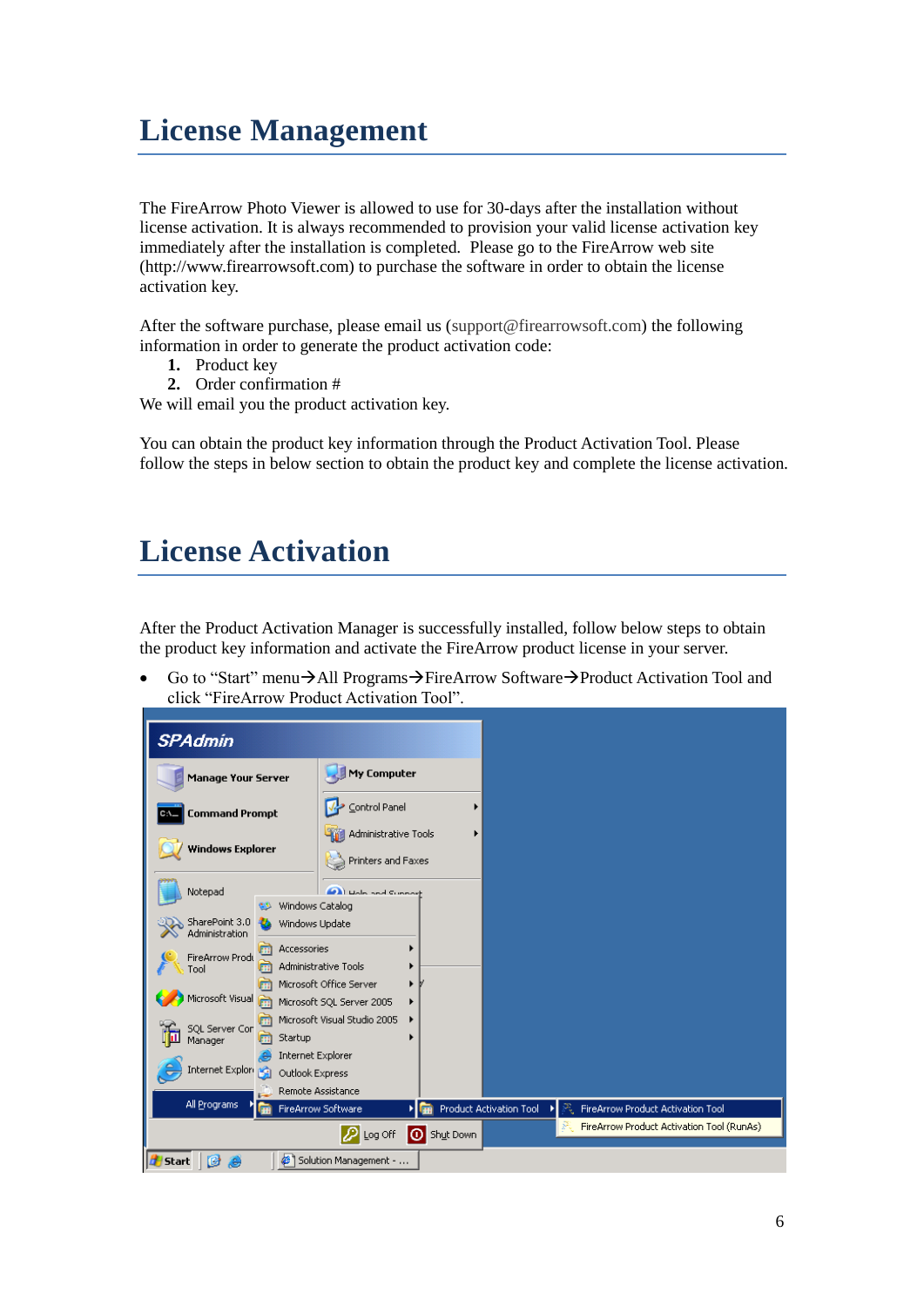• Select the 'FireArrow Photo Viewer'' from the product dropdown list and the corresponding product information will be displayed in the form, including the "Product Key" information. You can also see the license status from the "Status" field. Before activation, the status will indicate you are using a trial version.

| FireArrow Product Activation Tool |                                                                                                                        | $-12x$  |
|-----------------------------------|------------------------------------------------------------------------------------------------------------------------|---------|
|                                   | <b>FireArrow Product Activation</b>                                                                                    |         |
| Logon as:                         | FPSPTRN\SharePoint<br>V Is Farm Administrator                                                                          |         |
| Select a product:                 | FireArrow Photo Viewer Web Part                                                                                        |         |
| <b>Description:</b>               | Provides elegant viewer styles, transition effects and features to display<br>mages from a SharePoint picture library. |         |
| Version:                          | 1.0.1.5                                                                                                                |         |
| <b>Select a edition:</b>          | Standard                                                                                                               |         |
| <b>Select a license:</b>          | Server                                                                                                                 |         |
| Select a server:                  | FPSVR004                                                                                                               |         |
| Product key:                      | 1IRPS-BRVRT-RSSJS-R00NE-VBNEV                                                                                          |         |
| Status:                           | You are using a trial version and it is about to expire in 30 days.                                                    | Refresh |
| <b>Activation key:</b>            |                                                                                                                        | Help    |
|                                   | Deactivate<br>Activate<br>Cancel                                                                                       |         |
|                                   |                                                                                                                        |         |

 Once you get the Activation Key, enter it into the 'Activation Key' field, and click 'Activate' button.

| Logon as:           | FPSPTRN\SharePoint<br>$\vee$ Is Farm Administrator                                                                      |         |
|---------------------|-------------------------------------------------------------------------------------------------------------------------|---------|
| Select a product:   | FireArrow Photo Viewer Web Part                                                                                         |         |
| <b>Description:</b> | Provides elegant viewer styles, transition effects and features to display<br>images from a SharePoint picture library. |         |
| <b>Version:</b>     | <b>Product Activation</b><br>$\times$                                                                                   |         |
|                     |                                                                                                                         |         |
| L<br>Select a edit  | The product has been activated.                                                                                         |         |
| Select a licer      |                                                                                                                         |         |
| Select a serv       | OK                                                                                                                      |         |
| Product key:        | 1IRPS-BRVRT-RSSJS-R00NE-VBNEV                                                                                           |         |
| Status:             | You are using a trial version and it is about to expire in 30 days.                                                     | Refresh |

 Click OK in the pop-up window to confirm the activation. And you will notice that the message in the Status field is changed to "The product is activated". The product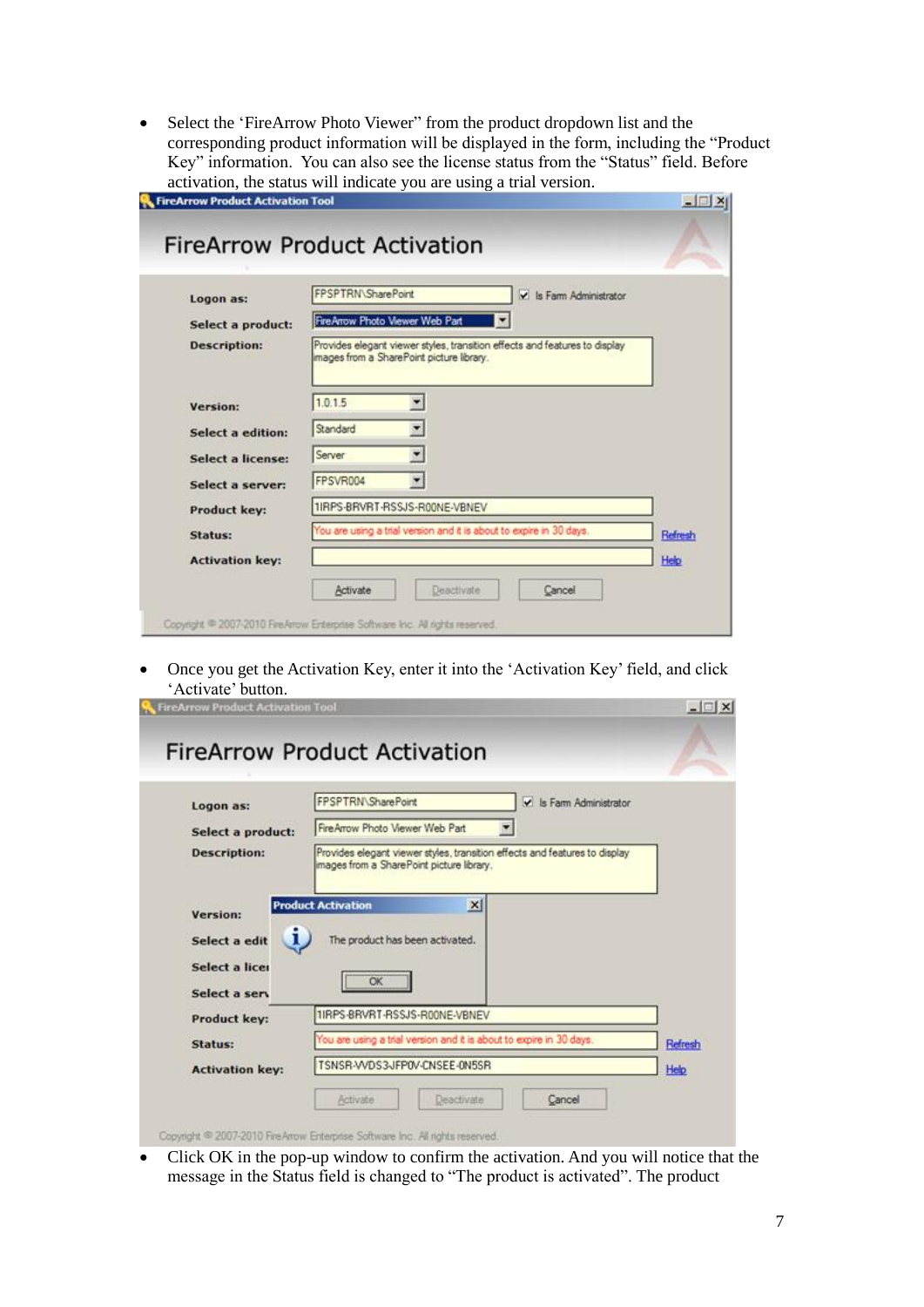activation is completed.

.

| Logon as:                | FPSPTRN\SharePoint<br>V Is Farm Administrator                                                                           |         |
|--------------------------|-------------------------------------------------------------------------------------------------------------------------|---------|
| Select a product:        | FireArrow Photo Viewer Web Part                                                                                         |         |
| <b>Description:</b>      | Provides elegant viewer styles, transition effects and features to display<br>images from a SharePoint picture library. |         |
| Version:                 | 1.0.1.5                                                                                                                 |         |
| <b>Select a edition:</b> | Standard                                                                                                                |         |
| <b>Select a license:</b> | Server                                                                                                                  |         |
| Select a server:         | FPSVR004                                                                                                                |         |
| Product key:             | 1IRPS-BRVRT-RSSJS-R00NE-VBNEV                                                                                           |         |
| Status:                  | The product is activated.                                                                                               | Refresh |
|                          | TSNSR-WDS3-JFP0V-CNSEE-0N5SR                                                                                            | Help    |